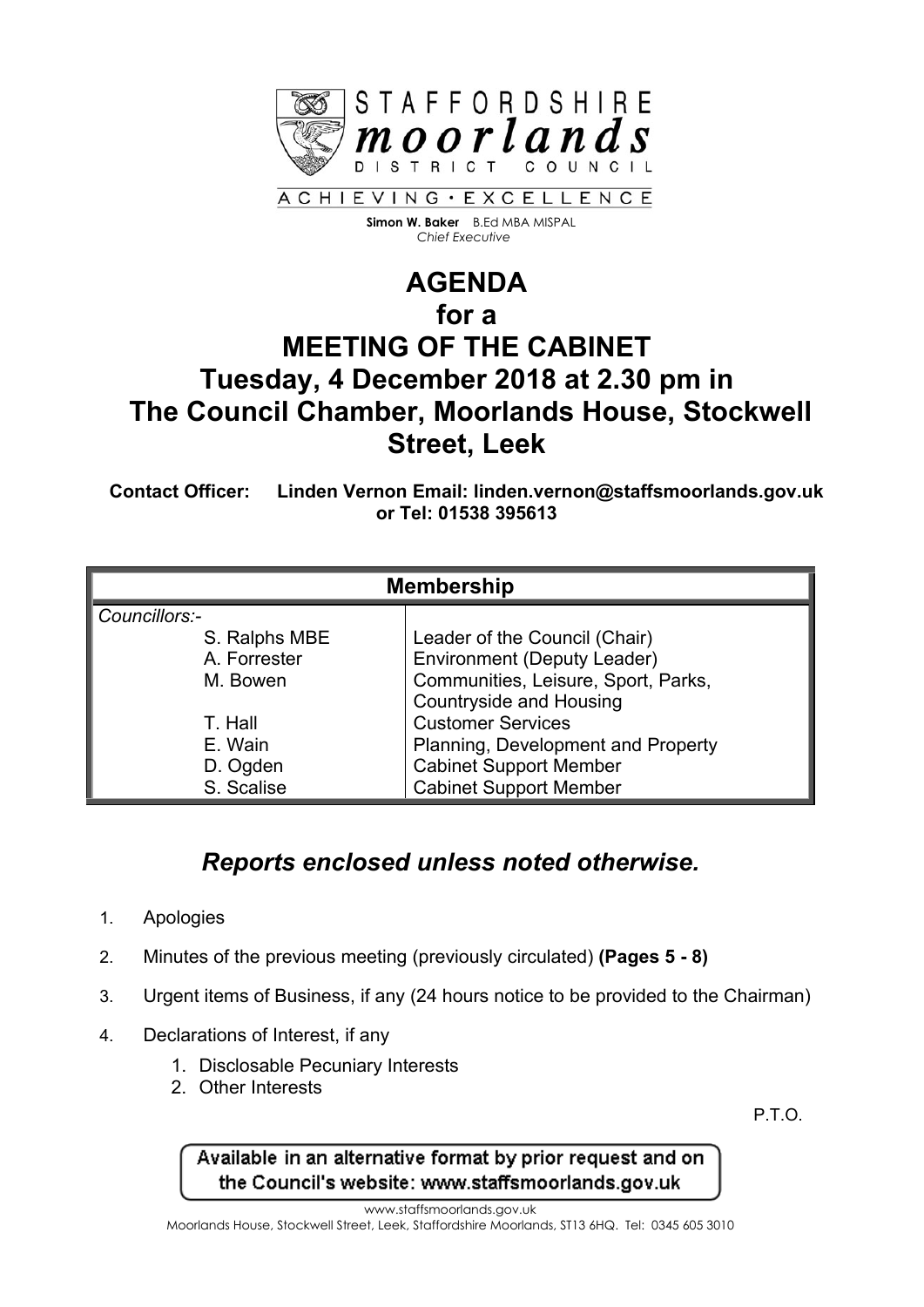- 5. Matters referred by an Overview and Scrutiny Panel, if any
- 6. Items requested by Cabinet and/or Non-Cabinet Members in accordance with Cabinet Procedure Rules 8.5(b) and (e), if any
- 7. Reports of Monitoring Officer and/or Chief Finance Officer, if any
- 8. Joint Consultative Committee Minutes
- 9. Leader
	- 9 .1 Forward Plan **(Pages 9 - 16)**
	- 9 .2 Second Quarter Performance, Finance & Procurement Review 2018/19 **(Pages 17 - 56)**
	- 9 .3 Updated Medium Term Financial Plan 2019/20 to 2022/23 **(Pages 57 - 96)**
	- 9 .4 Growth Strategy Consultation Responses **(Pages 97 - 130)**
- 10. Exclusion of the Press and Public

The Chair to Move:-

"That, pursuant to Section 100A(2) and (4) of the Local Government Act, 1972, the public be excluded from the meeting in view of the nature of the business to be transacted or the nature of the proceedings whereby it is likely that confidential information as defined in Section 100A (3) of the Act would be disclosed to the public in breach of the obligation of confidence or exempt information as defined in Section 100 I (1) of Part 1 of Schedule 12A of the Act would be disclosed to the public by virtue of the Paragraphs indicated."

#### 11. Leader

11 .1 Leek Rail Project Update **(Pages 131 - 204)**

*(Paragraph 3, 5 - Information relating to the financial or business affairs of any particular person (including the authority holding that information) Information in respect of which a claim to legal professional privilege could be maintained in legal proceedings. )*

### 12. Environment

12 .1 Alliance Environmental Services (AES) - Phase 3 - Transfer of Services - Street Cleansing & Grounds Maintenance **(Pages 205 - 210)**

#### *(Paragraph 3 - Information relating to the financial or business affairs of any particular person (including the authority holding that information) )*

- 13. Communities, Leisure, Sport, Parks, Countryside and Housing
	- 13 .1 Leisure Centres Contract Arrangements **(Pages 211 - 242)**

*(Paragraph 3, 4 - Information relating to the financial or business affairs of any particular person (including the authority holding that information)*